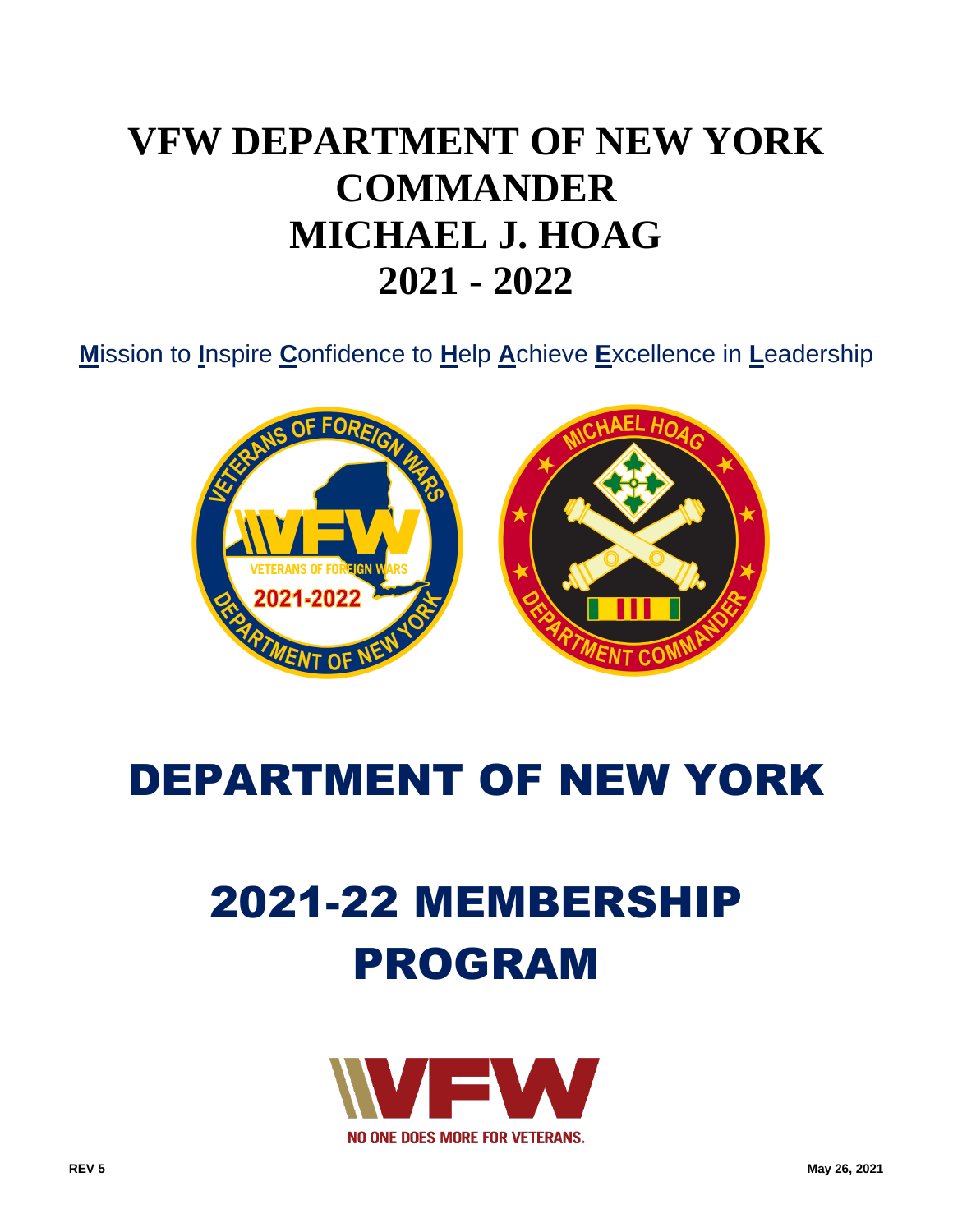### Comrades,

You now have the 2021-22 Veterans of Foreign Wars, Department of New York *Commander's Membership Program* in your hands. You will notice some changes to this year's program from past years. You will find that everything we do this year will focus on the **Togetherness.** My theme for 2021-22 will be "Mission to Inspire Confidence to Help Achieve Excellence in Leadership." For some time, we have wandered from our mission and the support of our foundation programs, including membership as well as many of the everyday tasks required of our inherent responsibilities as elected and appointed officers and member of our great organization - The Veterans of Foreign Wars of the United States.

We all know that membership is the lifeblood of the VFW. We also all know how difficult it is to go out and recruit new members. So, why do we continually shoot ourselves in the foot and fail to retain those we worked so hard to get the first time around. I am asking you this year to not only seek out new members but work even harder to reclaim some of those members who have gone out the back door and failed to pay their dues in previous years. We will do our best to provide you the leads for those members who have failed to renew.

The **All-State Program** is the Department Commander's program **designed to recognize the best** Districts, Councils and Posts from across the state. I have designed this year's membership program continue our two objectives, first, provide you some incentive to recruit with a variety of recognition awards for your hard work and second, develop this year's point system for the coveted All State Commander's Award around improving our tenant programs - Voice of Democracy, Patriot's Pen, Teacher's Award while continuing a training initiative to instill the basics of Post administration and management. Work your programs and networking will take place and you'll gain those new members as well as bring back some of those whom you have lost. *The goal this year is not only make 100% in membership, but to make the Department stronger. The end goal is an All American Department once again.* 

**Following the notification of posts being selected to receive awards, including the All-State award, must notify the Department Headquarters no later than July 11, 2022 of anyone wishing to contest eligibility.**

*Let's work as a TEAM and keep the Department of New York where it should be in membership – ON TOP!!*

*WORK TOGETHER AND MAKE IT HAPPEN AGAIN IN 2020-21*

Yours in Comradeship,

*Michael Hoag* 

**Michael Hoag Commander**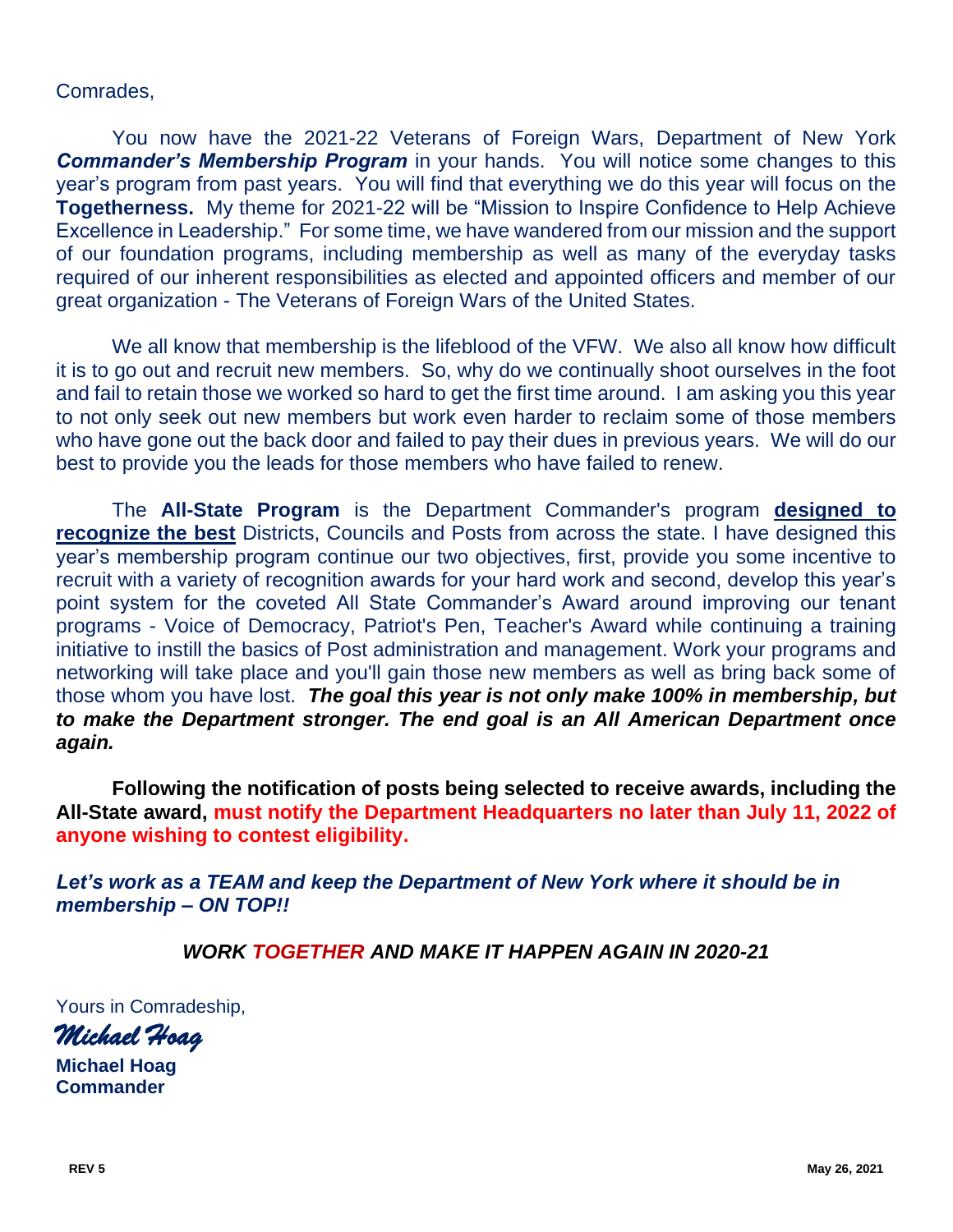## **POST GOALS**

*Increase the number of new members by 5% Increase life members by 5% Increase re-instated members by 5%*

## **Post 100% Award**

Department **will award Posts** that **attain 100% Membership** by **May 3, 2022** the following (Excludes 100% Life Member Posts):

100% Banner

100% pins for the Top 100 Commander and Quartermaster if available in National Supply

## **Post Divisional Awards**

A Department plaque will be **awarded to one post** in each Membership Division that shows the **Largest Numerical Gain** over their \*September 2021 National Membership Report Total as of May 3, 2022 **AND**

- ➢ Post Inspection has been Submitted, Received **& Approved** at Department
- ➢ Has submitted **both Community Activity Reports**
- ➢ Have submitted the **first three** (3) quarters **Trustee Reports**
- ➢ **Post Quartermaster trained** at a District or Department OTI
- ➢ **Districts must notify all their Posts 20 days in advance of the OTI Date (Copy of the notice to the Department Adjutant)**

(The award will be given to the Post, not an individual & Excludes 100% Life Member Posts)

## **Big Ten 100% Membership Award**

A specially designated Department Plaque will be given to the Number One Big Ten Post with a Post membership **over 350** members.

**AND**

Reported **100% Membership** Based on the \*September 2021 National Membership Report by May 3, 2022 (Excludes 100% Life Member Posts)

## **All-State Teams of Post Commander's & Quartermasters**

Being cognizant of the important role of the Post Quartermaster in membership, both the Post Commanders as well as their Quartermasters will receive:

### **All-State Cap** for the Commander & Quartermaster

**And**

**The Current Per Diem for one day to** help defray expenses of attending the Department Convention.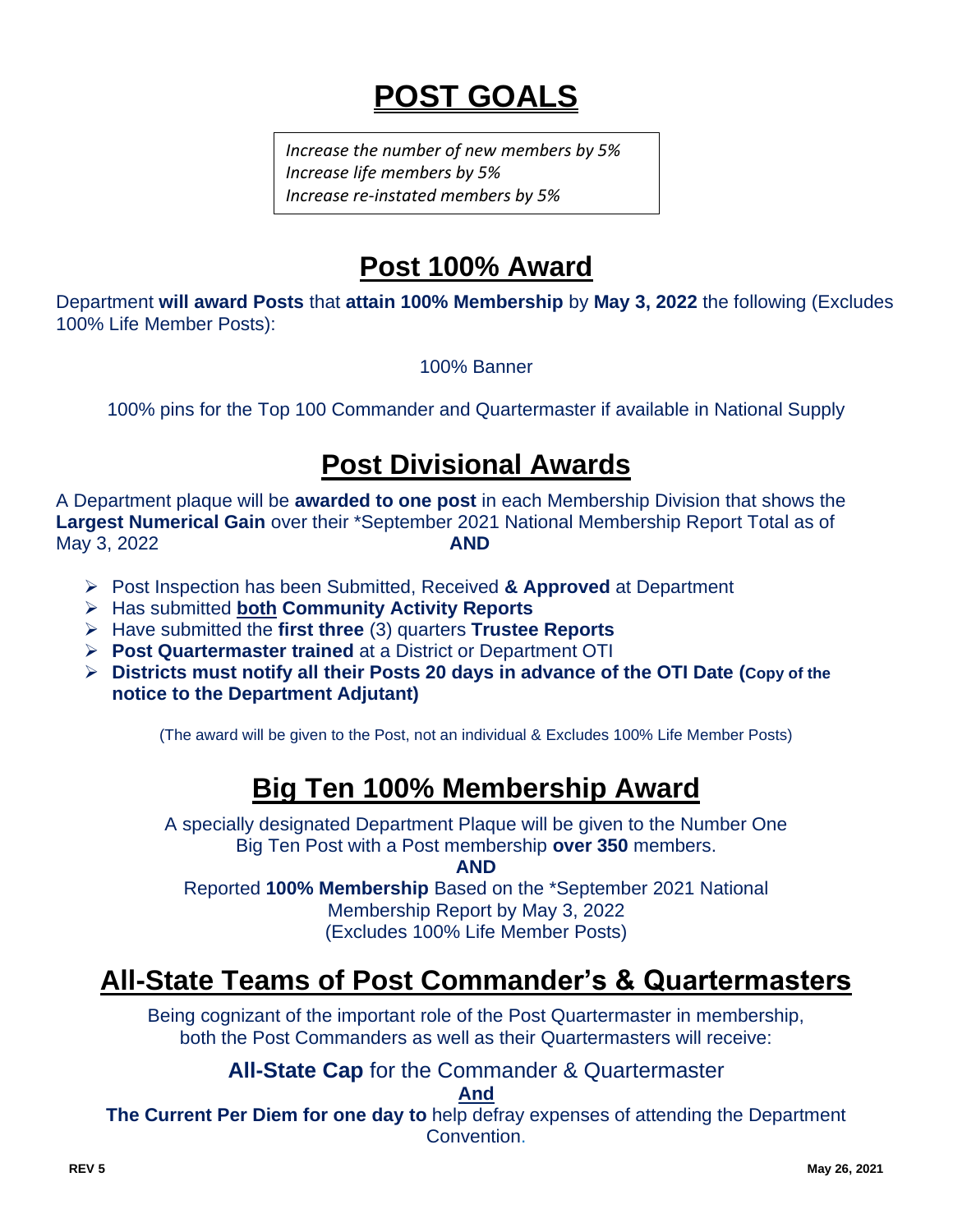*Post Commanders and Quartermasters will be required to personally pick up and sign their own voucher at the Department Convention for payment.* 

## **Post Minimum Requirements:**

- 1. Must report 100% Membership **over** the \*September 2021 National Membership Report, **plus two (2)** New or Reinstated Members **as of May 3, 2022** (As recorded at Department Headquarters and compared to the September 2020 National Membership Report). **Example of Membership Total:** If a post were 100 members on June 30, 2022, to receive the All-State Award in 2022 they must have a membership of 102 members.
- 2. Community Activity Reports for May 1, 2021 to October 31, 2021 and November 1, 2021 to April 30, 2022 **must be received** at Department Headquarters **prior to May 3, 2022**.
- 3. **Inspected prior to April 30, 2022** and the 2021-22 Inspection Report received, **approved** by the Department **prior to May 3, 2022**
- 4. **Post Quartermaster** must be trained at a District or Department OTI **prior to May 3, 2022**.
- 5. The first 3 quarters Trustees Reports in Department **prior to May 3, 2022**.
- 6. Each Post must meet the minimum points required for All-State Awards (see below).

### **Points:**

- **1.** 750 Points for attaining 100% membership
- **2. 1000** Points for each New Annual Member over 100% in membership
- **3. 800** Points for each New Life Member
- **4. 900** Points for each New or Increase Legacy Life Member.
- **5. 500 Points for 3 Poppies ordered for each member of the Post from Department of NY.**
- **6. 1000 Points for 5 Poppies ordered for each member of the Post from the Department of NY.**
- **7. 2000 Points for 10 Poppies ordered for each member of the Post from the Department of NY.**
- **8. 500 Points for contributing less than \$100 to the State Commander Special Project.\***
- **9. 1500 Points for contributing a \$101 to the State Commander Special Project.\***
- **10. 500 Points for each Trustee Reports submitted to Department HQ prior to May 3, 2022**
- **11. 500 Bonus Points for each Trustee Report submitted to Department HQ, within 45 days of report due date.**
- **12. 500 Points for first Community Service Report submitted to Department HQ or Postmarked by November 15**, **2021.**
- **13. 500 Bonus Points for second Community Service Report submitted Department HQ or Postmarked by May 3, 2022.**
- **14. 500 Points for a Post Inspection Accepted prior to May 3, 2022**
- **15. 1000 Point for each Post represented/attending Department or District OTI does not include the Post QM, SO or Trustee.**
- **16. 1000 Points for County or District Inspector attending Department or District OTI.**
- **17. 1000 Points for Post Service Officer attending Department OTI by a VFW Accredited Department Service Officer by May 3, 2022**
- **18. 1500 Points for the Quartermaster Trained at a District or Dept. OTI By May 3, 2022 (Mandatory) (The Quartermaster must be trained to qualify for All State).**
- **19. 500 Points for submitting a Voice of Democracy nominee to your District**
- **20. 500 Points for submitting a Patriot's Pen nominee to your District**
- **21. 500 Points for submitting an EMT, Fireman, Policeman nominee to Dept Chairman**
- **22. 200 Points for contributing to the National Home thru the Department**
- **23. 200 Points for contributing to the UNMET Needs Program**
- **24. 200 Points for contributing to the National Military Services (NMS) Program**
- **25. 200 Points for attending a Department OTI**

**8,000 Total Points minimum required for All-State Award (Awards limited as noted below)**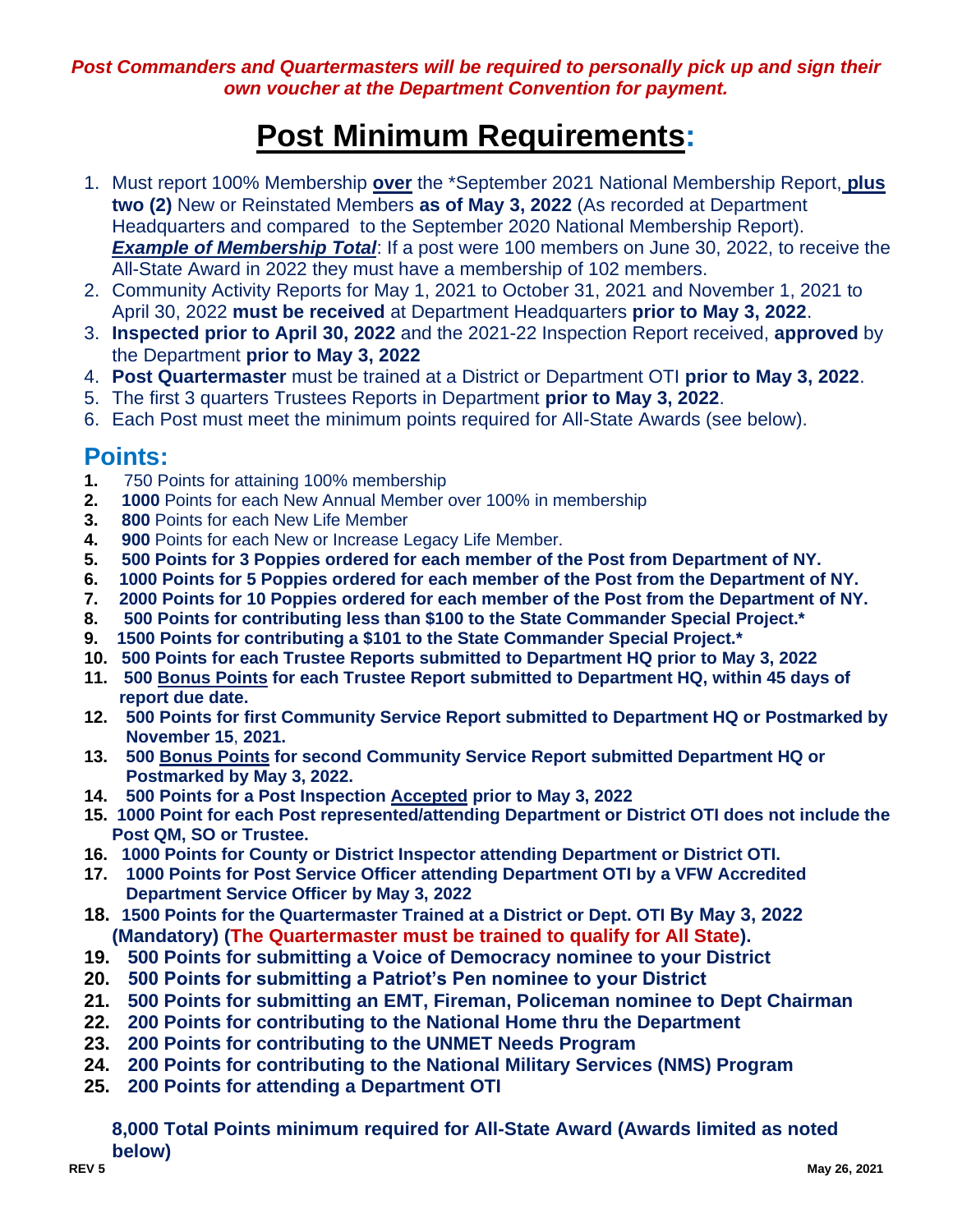**NOTE: The First 75** *Posts which have met the reporting requirements for the All-State Award if Received in HQ or Postmarked by May 3, 2022 will receive the All-State Award at the State Convention; however, a Post that has all of their reports completed and turned in by May 3, 2022 still has until June 30, 2022 to meet the 100% Plus Two All-State Award membership requirement. The Post All-State Awards earned by the June 30, 2022 date will be presented at a District Meeting or if requested or at the 2021 Fall State Conference.*

Total point accumulations will be used to determine which Post Commanders will receive the All-State Award once the minimum requirements have been met. The total number of All-State Awards shall be limited to **THE FIRST 75** and will be allocated to each Membership Division.

If not enough posts qualify in a Division, the State Commander may reallocate the unused awards to other Divisions. If many more posts qualify, additional Cap Awards will be considered.

### **100% Life member Post will not qualify if no new members are attained**

| <b>Division</b> | Post All-State Awards | <b>Post Membership</b> |
|-----------------|-----------------------|------------------------|
| и               |                       | $951+$                 |
| $\overline{2}$  |                       | 750-950                |
| 3               | $\overline{2}$        | 356-749                |
|                 | $\overline{2}$        | 246-355                |
| 5               | 4                     | 185-245                |
| 6               | 8                     | 143-184                |
|                 | 8                     | 112-142                |
| 8               | 10                    | 88-112                 |
| 9               | 10                    | 68-87                  |
| 10              | 10                    | 51-67                  |
|                 | 21                    | 10-50                  |

### **Post Membership Divisions**

## **New Post Commander's Award**

The Post Commander of any New or reinstated Post chartered during the 2021 – 2022 Membership Year that obtains a membership of 50 or more members by May 3, 2022 will receive a *Life Membership* in the VFW and a *Life* Member Cap. If the Post Commander is a Life Member then they will receive a \$100 gift certificate from the National Emblem and Supply Catalog. This number of 50 includes the 25 new members needed for the charter.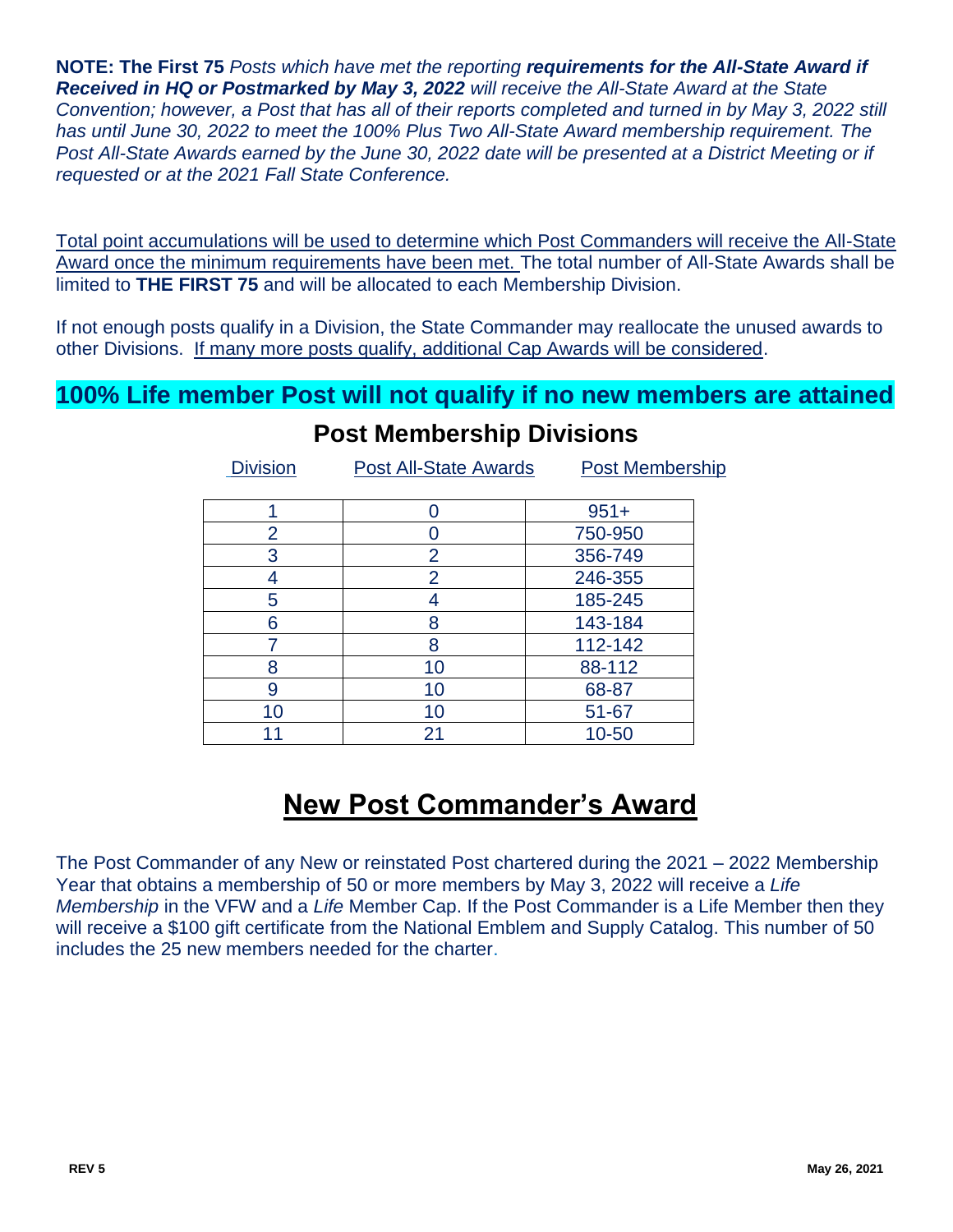## **COUNTY GOALS**

## **All-State County Council Commanders**

*A County Council which meets all requirements for the All-State Award by May 3, 2022 will receive the All-State County Council Award at the State Convention; however, a County Council that has all of their reports completed and turned in by May 3, 2022 still has until June 30, 2022 to meet the 100% All-State Award membership requirements. The County Council All-State Award earned after May 3, 2022 date will be presented at a District Meeting or at the 2020 Fall Conference.*

*County Council Commanders who have achieved the following requirements by May 3, 2022 will receive an*

### **All- State Commander's Cap**

And

### **The Current Per Diem for one day**

to help defray expenses of attending the Department Convention**.** -Reported to the Department Headquarters membership Equal to or Greater than the first September 2021 National Membership Report Totals.

-Have **100% of their Posts Inspected**, Submitted **& Approved** by the Department Inspector -Have submitted both **Community Activity Reports**

-Have submitted the first three (3) quarters of the **Trustee Reports**

-**County Council Quartermaster trained** at a District or Department OTI

## **County Council Commanders**

#### **REQUIREMENTS TO RECEIVE TRAVEL ALLOWANCE AND PER DIEM FOR THE DEPT CONFERENCES:**

- **Fall Conference:** 1) **75% Membership** by October 15, 2021 per National Memstats
	- 2) **75% Post Inspections** Received, Completed **& Approved** by the Department by October 15, 2021 - per Department Memstats
	- 3) **County Council Quartermaster** must be trained at a District or Department OTI
- **Spring Conference:** 1) **85% Membership** by March 1, 2022 per National Memstats
	- 2) **85% Post Inspections** Received, Completed **& Approved** by the Department Inspector By March 1, 2022 per Department Memstats
	- 3) **85% First-half Post Community Activity Reports** by March 1, 2022 per Department Memstats
	- 4) First two quarterly **Trustee Reports** to Department by February 15, 2022
	- 5) **County Council Quartermaster trained** at a District or Department OTI before March 1, 2022.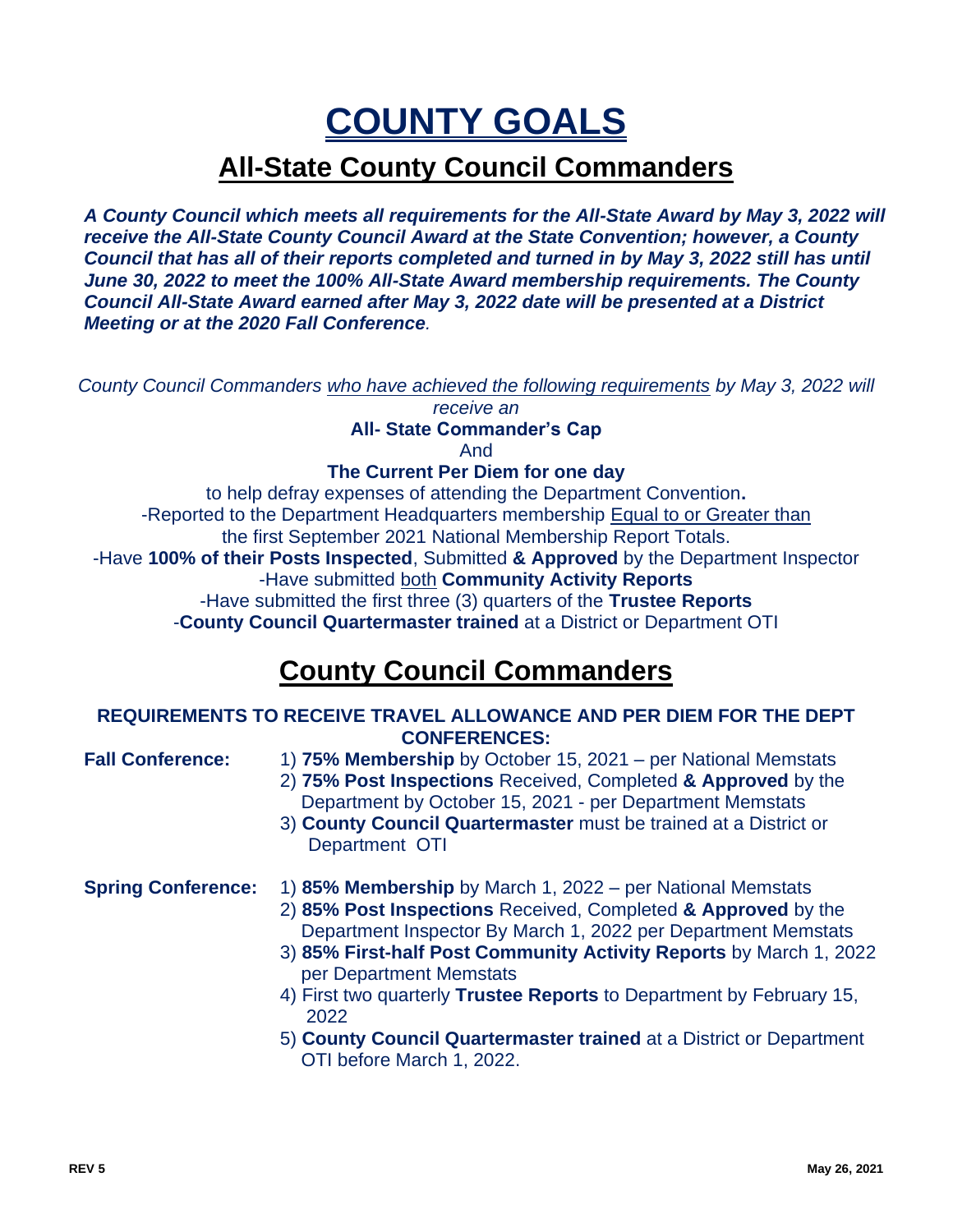## **DISTRICT GOALS**

*A District which meets all requirements for the All-State Award by May 3, 2022 will receive the All-State District Award at the State Convention; however, a District still has until June 30, 2021 to meet the All-State Award 100% membership requirements. The District All-State Award earned by the June 30, 2021 date will be presented at a District meeting if requested or at the 2020 Fall Conference.*

## **All-State Team of District Commanders**

Each District Commander whose District attains 100% based on the first of September 2020 National Membership Report Totals as of May 3, 2022 **And** 

Has a **SVA Chairman** who has provided the three (3) Required Reports to the Department & National.

**And**

Who has completed all of the following Requirements **by May 3, 2022**.

**100%** Posts Inspected, Submitted, Received & Approved at Department

- **District Quartermaster trained** at a District or Department OTI

Will be awarded a Distinctive All-State District Commander VFW cap.

and, he/she will receive the current Per Diem **for one day** to help defray expenses of attending the Department Convention.

### *In addition*

Each District Commander whose District attains **100% in membership** as of **May 3, 2022**

**Will also receive as a Special Recognition in meeting this goal an Eagle Statuette**

**The District Commander that exceeds expectations of their position as determined by the state commander will receive a \$250 gift certificate to the VFW store.**

## **District Membership Chairman Award**

Recognizing the valuable contribution made by the District Membership Chairman, the Department will award a \$100.00 Gift Certificate from the VFW Emblem and Supply Catalog to each District Membership Chairman whose District Commander receives the All-State District Commanders Award.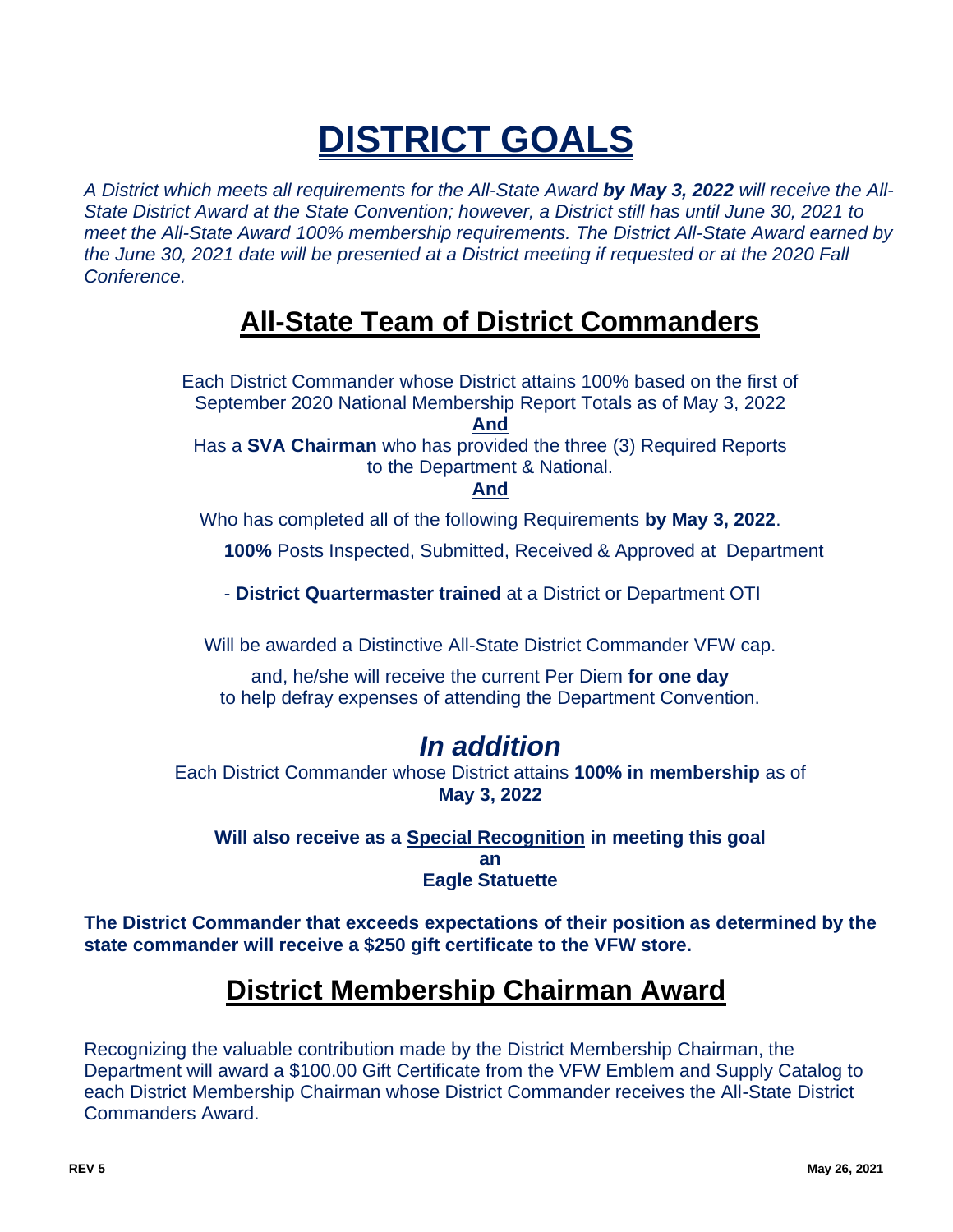## **District Early Bird Award**

Any District that Reports **95% & 100% Membership** as of the dates shown below, Per National Membership Report Total,

**And**

Reports 85% of Posts Inspected, Received & Approved by the Department Inspector,

**And**

The Post Quartermaster was trained at a District or Department OTI before December 31, 2021 will receive the State Commander's Special Incentive Award. These awards are presented at the State Convention and are awarded to the District, not to an individual.

> *95% 100%* **December 31, 2021** March 15, 2022

**\$500.00** \$250.00 \$250.00

### **District Student Veteran Association Liaison (aka SVA)**

Each district is required to have a Student Veteran Association Liaison to qualify for the Department All-State Award. The Liaison is required to provide **a written Quarterly activity report** to the State Chairman. The report form and guide can be found at

[http://www.vfw.org/uploadedFiles/VFWorg/MY\\_VFW/StudentVeteranLiaisonGuide.pdf](http://www.vfw.org/uploadedFiles/VFWorg/MY_VFW/StudentVeteranLiaisonGuide.pdf) and [http://www.vfw.org/uploadedFiles/VFWorg/MY\\_VFW/SVALiasionReport\(1\).pdf](http://www.vfw.org/uploadedFiles/VFWorg/MY_VFW/SVALiasionReport(1).pdf)

### **NATIONAL DEPUTY CHIEF OF STAFF**

#### **TO RECEIVE TRAVEL ALLOWANCE AND PER DIEM FOR THE DEPT CONFERENCES**

**Fall Conference** 75% Membership in the District by October 1, 2021 - based on the first National Membership Report Totals.

**OR**

75% Membership –based on the first National Membership Report Totals, and one (1) Documented Membership Event\* in the District by October 1, 2021.

**To receive mileage at the current per diem to attend the conference, they must attend the Membership Committee meeting.**

**Spring Conference** 100% Membership in the District **by March 1, 2021** - based on the first National Membership Report totals.

**OR**

95% Membership per the National Membership Report, and three (3) Documented Membership Events\* in the District by March 1, 2022.

**REV 5 May 26, 2021 To receive mileage and per diem to attend the conference, they must**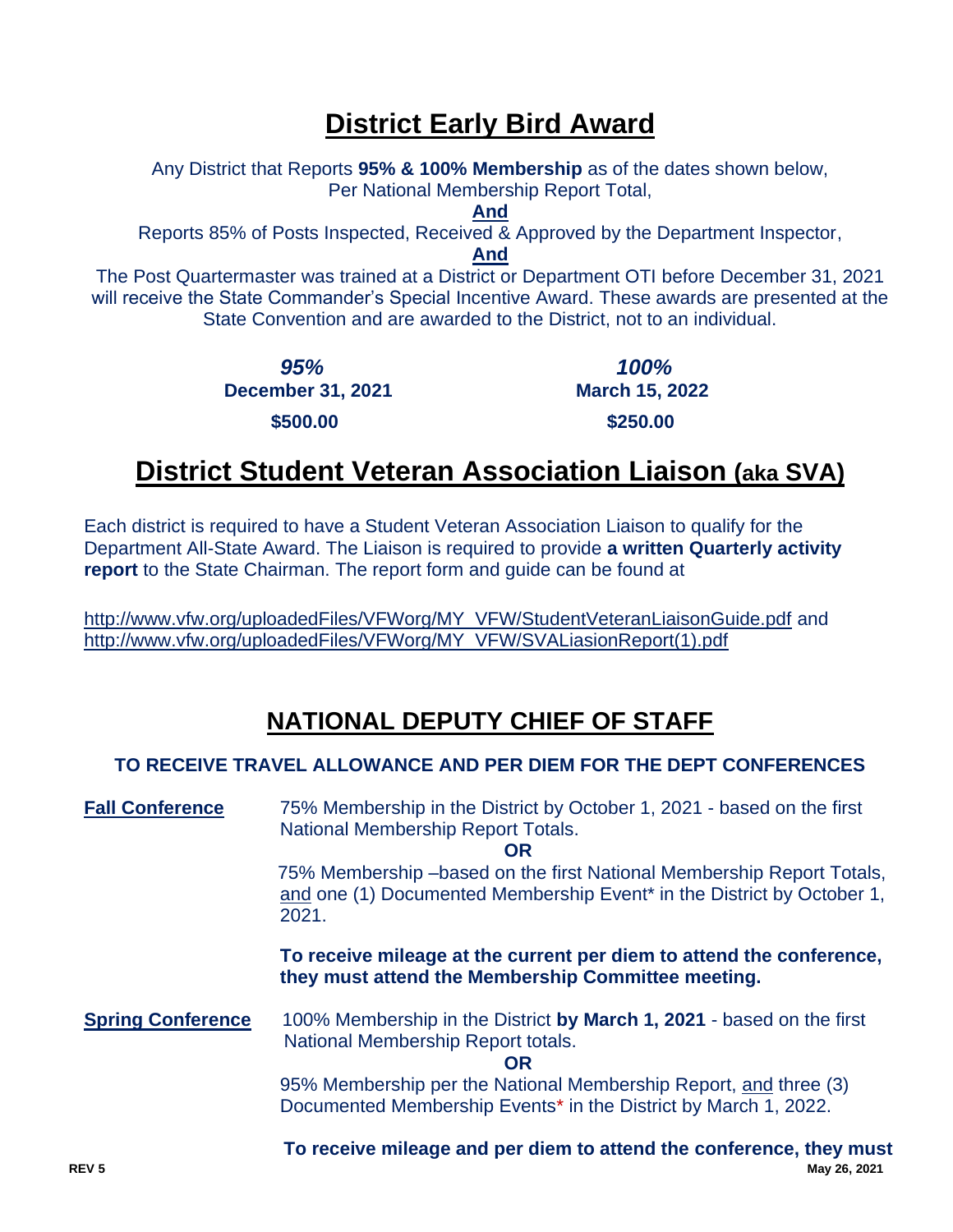**\*** A documented membership event is a membership recruiting event in the community **away from the Post home** such at a fair, car/boat show, home show, or mall where a table and or tent can be set up and the participants man the event for at least three hours. Documentation of the event can be made by memo, letter or e-mail to the District Membership Chairman who will compile the reports to determine award eligibility. Photographs are strongly encouraged but not mandated.

## **Individual Post Member**

### **Recruiter Award**

**Individuals who recruit 5 New Members will receive a Note Pad with Pen Individuals who recruit 10 New Members will receive Coin & Membership Medal Individuals who recruit 20 or more New Members will receive a \$100 Gift Certificate to VFW Store**

**Individual recruiter awards will be presented to the District Commanders at the Conference following the attainment of that award. The District Commander's will be responsible to distribute these awards. Awards will be posted in the OSV.**

## *Special Individual Membership Drawing*



## *VFW Special Tribute Henry Rifle*

As an additional individual recruiting incentive in addition to the five member notepad to be awarded, one (01) ticket will be entered in a drawing for a VFW Special Tribute Henry Rifle to be awarded at the end of the membership year. For every five (05) new or reinstated members that are recruited the individual will earn one ticket in the drawing. For example, if an individual recruits 15 new or reinstated members, that individual will have three (03) tickets entered in the drawing.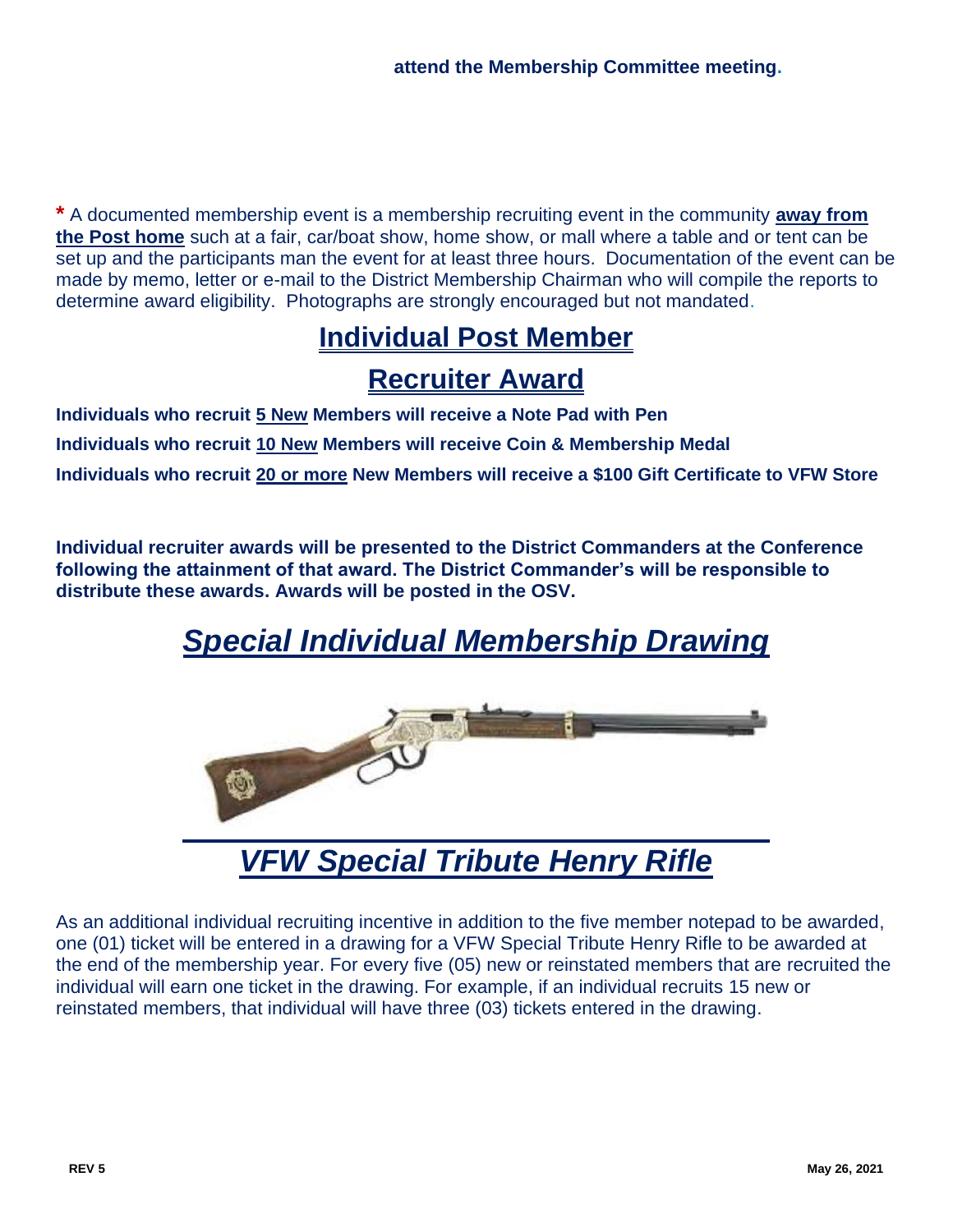Every Post

Banner

*All State Team District Commanders 100% Membership Award*

### *Individual Post Member Recruiter Awards*







*10 New Members 20 New Members*









Pin Every Post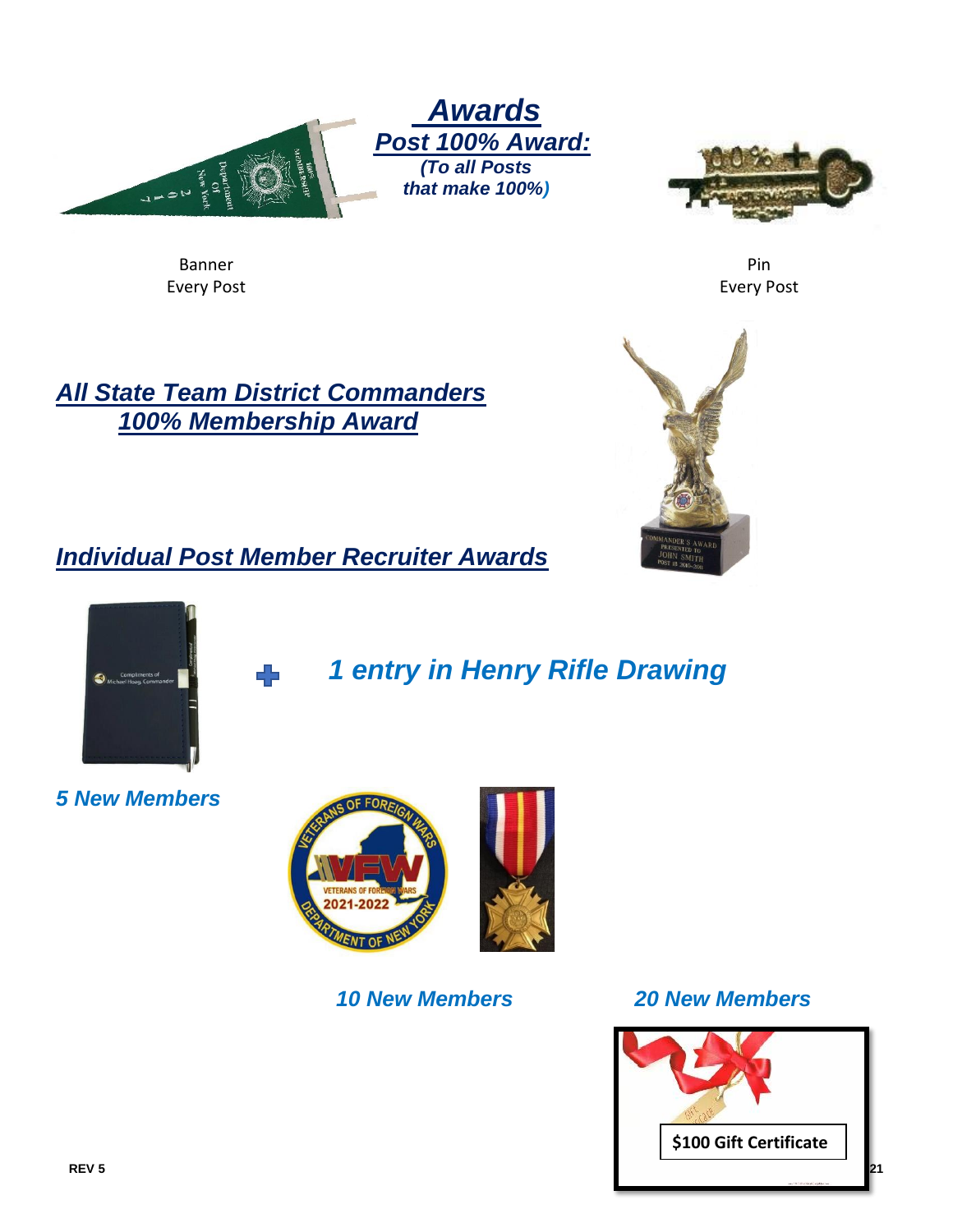|                | <b>STATE</b><br><b>MEMBERSHIP</b><br><b>TEAM</b> |  |
|----------------|--------------------------------------------------|--|
|                | Eugene J. Ratigliano, PSC, Chairman              |  |
| <b>Phone:</b>  | $(518)$ 419-5644                                 |  |
| <b>E-Mail:</b> | mcpo4@nycap.rr.com                               |  |
| <b>Zone 1</b>  | <b>Michael Burke, PSC, Vice-Chairman</b>         |  |
| <b>Phone:</b>  | $(716) 949 - 7840$                               |  |
| <b>E-Mail</b>  | mxb9784@gmail.com                                |  |
| <b>Zone 4</b>  | <b>James Brooks, Vice-Chairman</b>               |  |
| <b>Phone:</b>  | $(716)$ 773-9376                                 |  |
| <b>E-Mail</b>  | jamesbrooks2653@gmail.com                        |  |
| Zone 3         | <b>Harold Patchen, Vice-Chairman</b>             |  |
| <b>Phone:</b>  | $(518) 899 - 4976$                               |  |
| <b>E-Mail</b>  | hjp5551@gmail.com                                |  |
| Zone 4         | <b>Howard "Butch" Clarkson</b>                   |  |
|                | $(716)$ 289-5953                                 |  |
| <b>E-Mail</b>  | None                                             |  |
|                | <b>Bing Reeves, Life Membership</b>              |  |
| <b>Phone:</b>  | (585) 254-3231                                   |  |
| <b>E-Mail</b>  | Pete0657@aol.com                                 |  |

### **DISTRICT MEMBERSHIP STANDING COMPETITION**

To enhance our membership drive during the 2021-22 year I will be awarding an Eagle to each District Commander who attains 100% membership by June 30, 2022

Additionally, the State Commander will recognize one District Commander at the end of the membership year with a special award who excels above and beyond all the other districts. Criteria to be used will consist of membership, reports, inspections, initiative, communication, community interaction and other criteria as determined by the State Commander.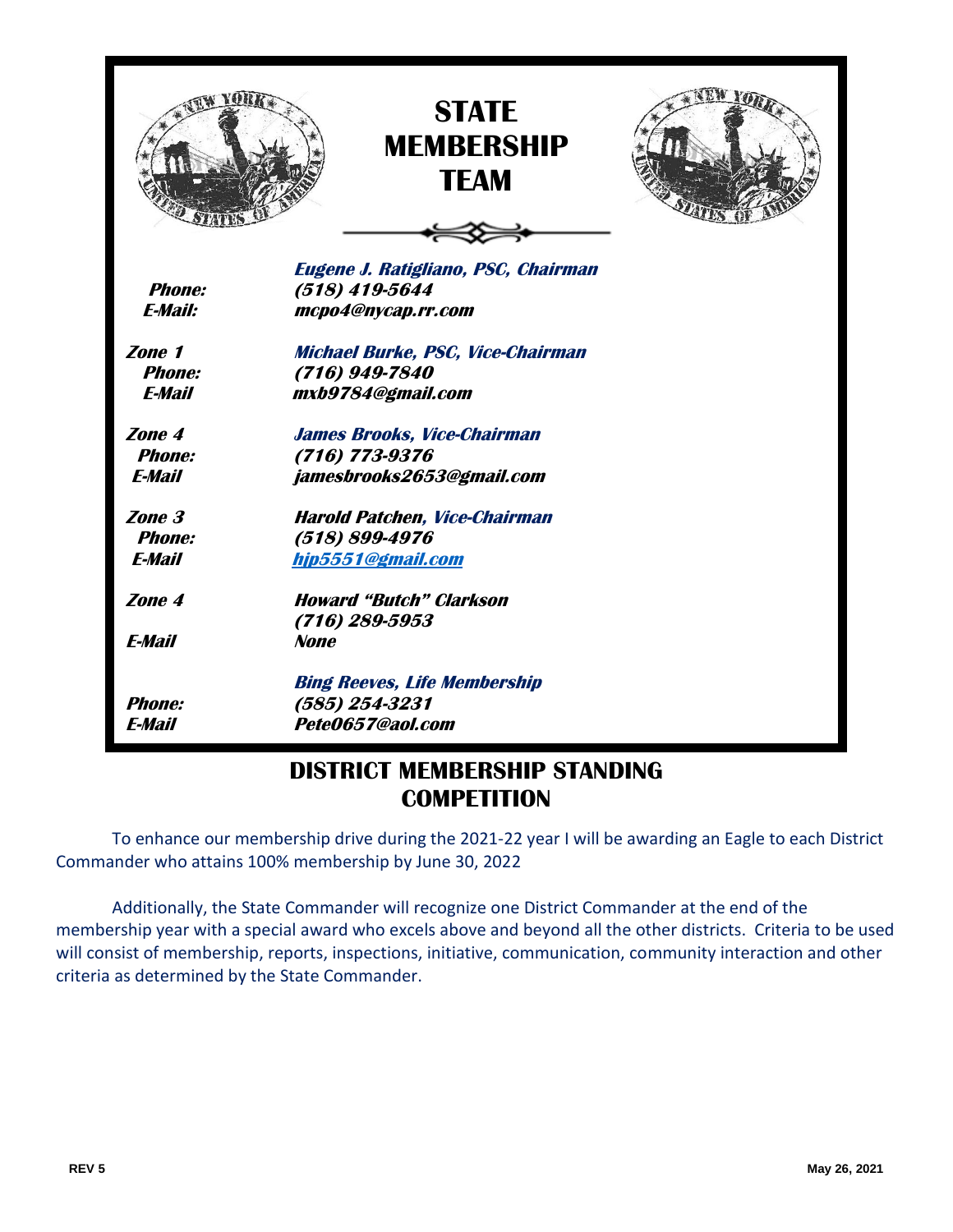





The First County Council Commander who reaches 90% in membership for their Council by **January 15, 2022** will be awarded a **monetary travel expense award up to \$599.00** (hotel/travel receipts required) to be used for attendance at the Washington Conference held in Washington, D.C. enabling the Commander to attend the National Voice of Democracy Awards and an invitation to attend the Commander-in-Chief's testimony before Congress.



### SPECIAL DISTRICT COMMANDER'S WASHINGTON CONFERENCE TRIP AWARD

The First District Commander who reaches 90% in membership for their District by **January 15, 2022** will be awarded a **monetary travel expense award** up to **\$1,500.00** (hotel/travel receipts required) to be used for attendance at the Washington Conference held in Washington, D.C. enabling the Commander to attend the Voice of Democracy Awards and an invitation to attend the Commander-in-Chief's testimony before Congress.

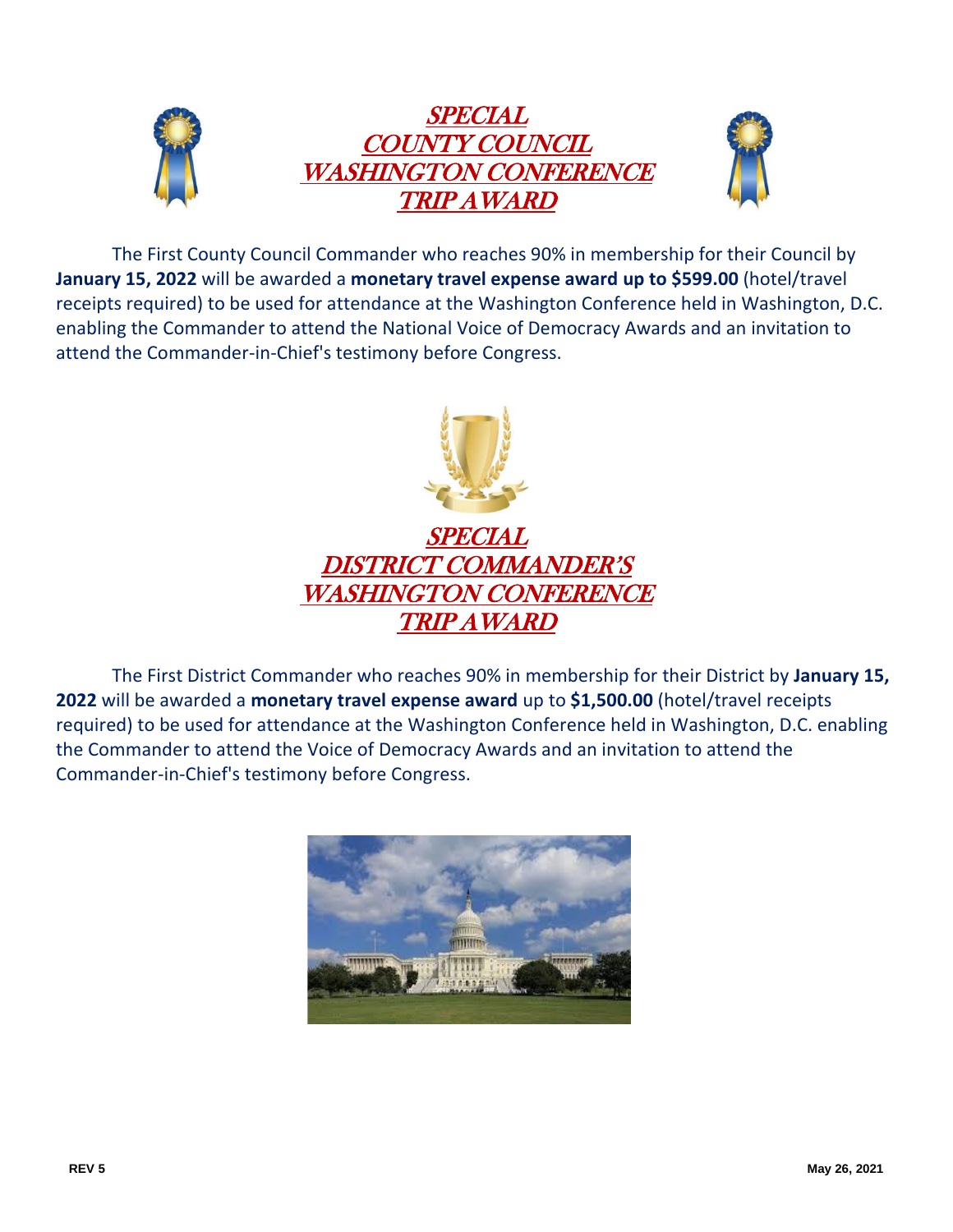## **4 Steps for the Post Commander In Planning A Successful Recruiting Campaign**

### **Step #1:**

**Select and organize a membership committee.**

- **Qualities of a successful Membership Chairman: Popular, organized, good speaker, knowledgeable about the VFW, dedicated**
- **Qualities of a successful Committee member: Active, knowledgeable about the VFW, dependable**

### **Step #2:**

**Develop a recruiting plan**

**5 Elements of a recruiting plan that works:**

- **1. Analysis of the current situation Where you are in terms of members, recruitments, other Posts' territories' members and recruitments. Use last year's membership as a base for your goals.**
- **2. Goal Setting Where you want to go**

#### **3. Development of action plans**

- **Territory and time management**
- **Manpower management and planning**
- **Recruiting meetings and techniques**
- **4. Implementation of action plans Translate plans on paper into actions carried out by the recruiting team**
- **5. Tracking results**

 **Use a system of controls and measurements to assure results are achieved**

**Step #3: Set realistic goals Two types of goals in your plan should include: Quotas and Objectives**

**USE THE SMART system for goal setting:**

### **Specific.**

**For example, the focus of the plan should not be just to increase recruiting by Numbers, but to increase by a certain number through specific recruiting Techniques**

#### **Measurable.**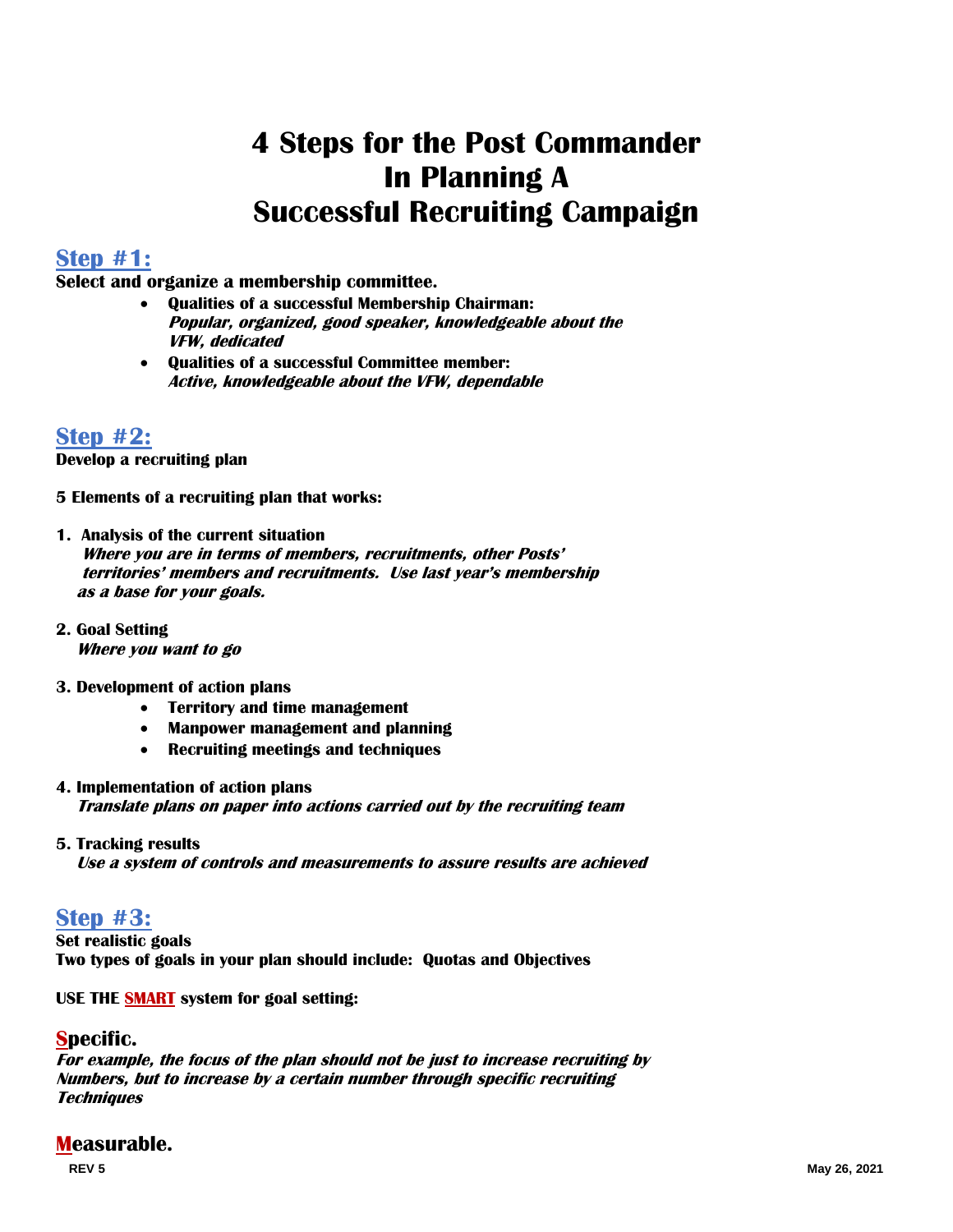**A definite measure – to increase members in your Post by a certain percentage or set number**

**Attainable/Ambitious Goals should require effort (ambitious), but attainable**

**Results-oriented. Goals aimed at achieving a specific result**

### **Timed.**

**Track your progress throughout the time period to ensure you achieve goals at the end of the stated time. Consider setting up recruiting deadlines to coincide with National, Department and District/County awards so members are eligible for awards sponsored by National, Department, District and County.**

**Step #4: Plan your activities.**

**The 3 R's of membership growth:**



Retain Continuous members



Reinstate former members



Recruit NEW members

### **Five proven recruiting techniques:**

- **1. Personal contact Door-to-Door, membership booths, meetings**
- **2. Recruiting booths/tables**
- **3. Mail**
- **4. Referrals**
- **5. Telephone campaign**
- **Note: Personal contact is the most effective way to reach prospective Members. Whatever recruiting method you use, always arrange A face-to-face meeting with the prospect.**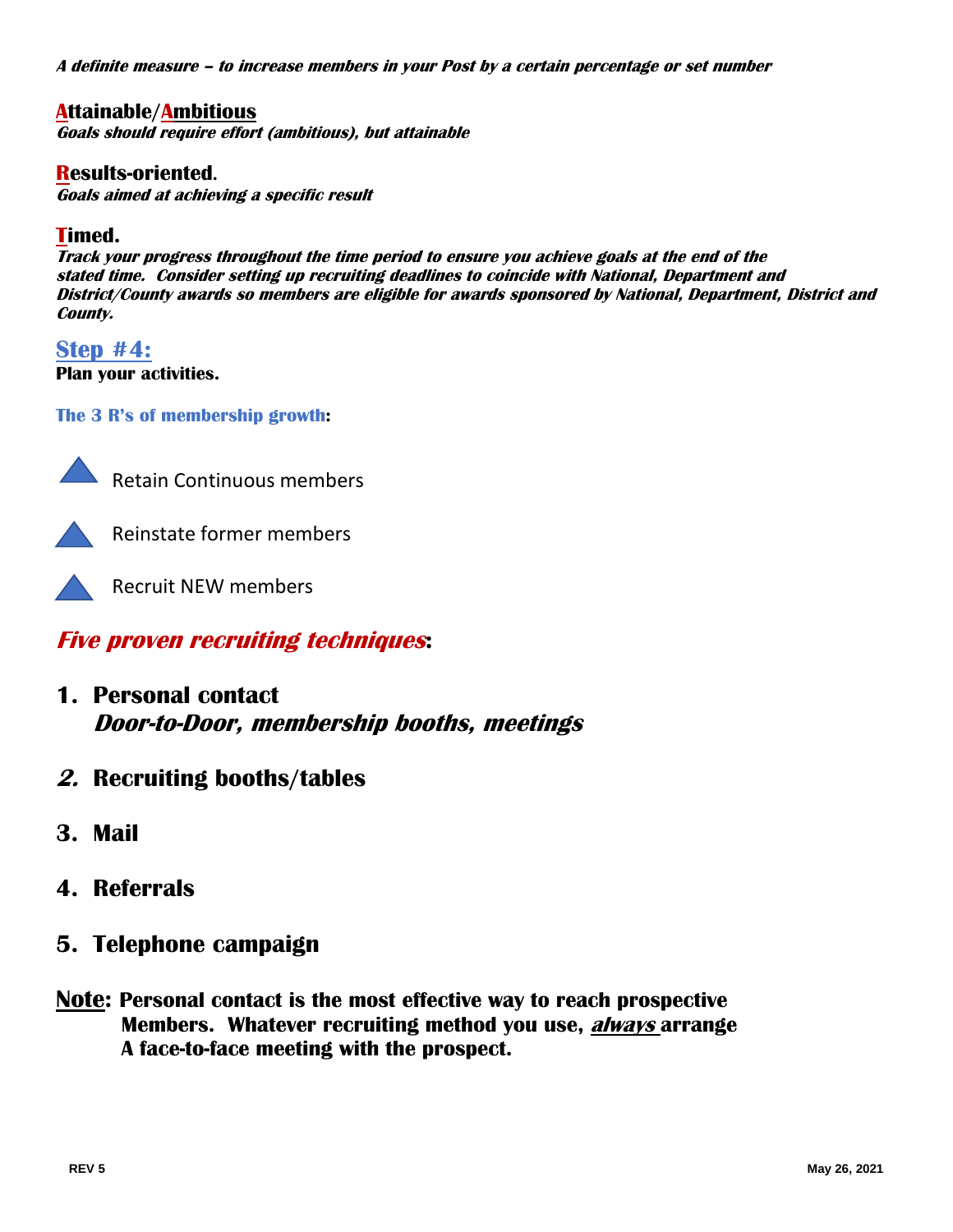





## HOMELESS VETERANS

Background: This year, State Commander Michael Hoag has chosen Homeless Veterans as his Special Project.

Homeless veterans continues to be a defining need in our communities. Homeless veterans continue to make up more than 17% of the homeless adult population. As reported at the end of 2019 there still were some 37,085 homeless veterans in this country, a 2% decline from the previous year but still an unacceptable number.

These homeless veterans include not only those from our recent conflicts in Afghanistan, Kuwait and other regions but include serious numbers from World War II, Korea, Vietnam, Grenada, Panama, and Lebanon

### Planned Activities:

- Direct more awareness in communities on Homeless Veterans
- Legislate support for Homeless Veterans to our local and National representatives

### Monetary Donation Support:

• All monies donated will be divided amongst the Albany Fisher House the nine Department Districts and forwarded to agencies designated by the Districts.

### Donations should be made out to: Department of NY VFW

| <b>Mailed to:</b> | <b>Department of NY VFW</b> |
|-------------------|-----------------------------|
|                   | <b>69 Sand Creek Road</b>   |
|                   | <b>Albany, NY 12205</b>     |